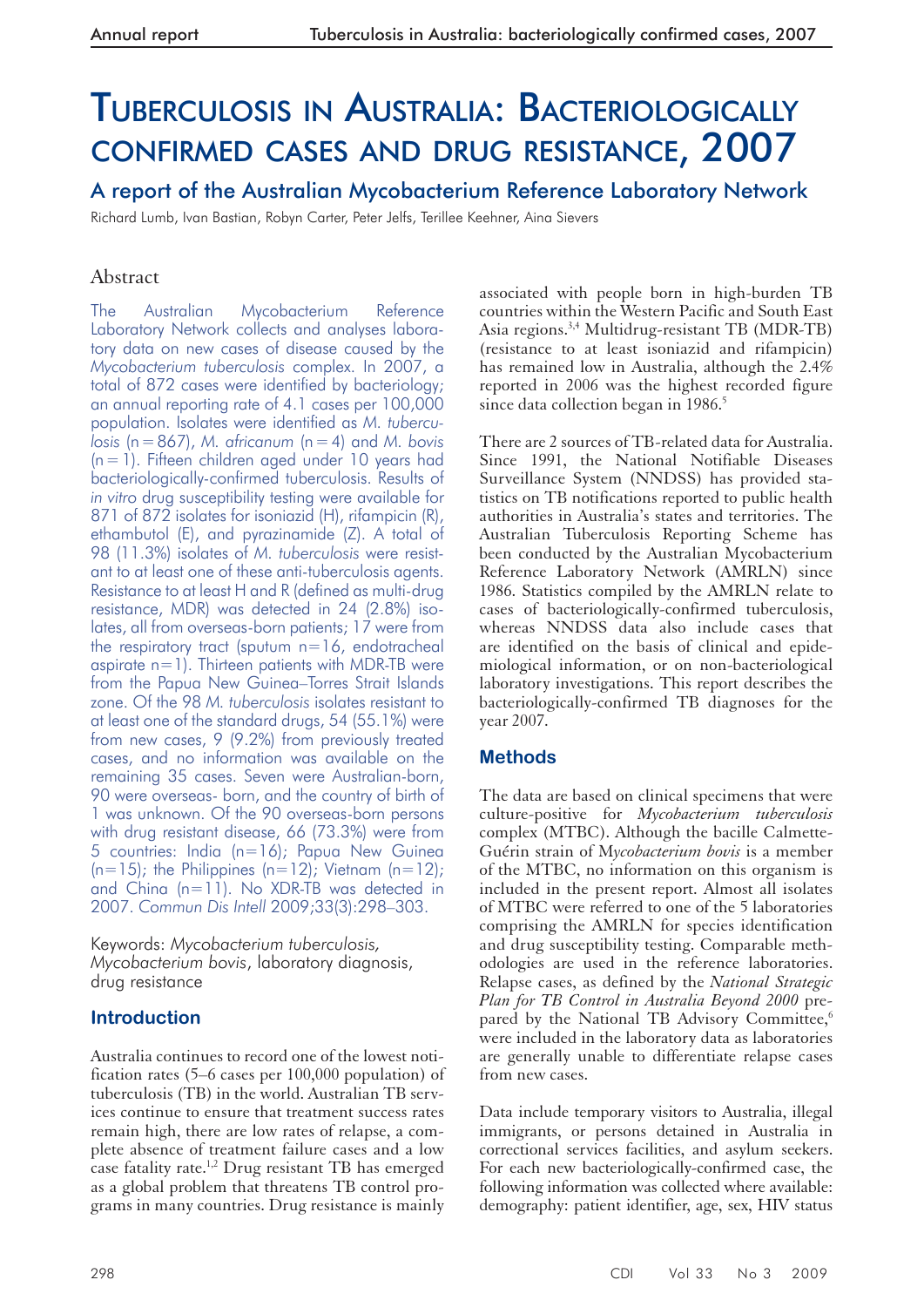and state of residence; specimen: type, site of collection, date of collection and microscopy result; isolate: *Mycobacterium* species and results of drug susceptibility testing; nucleic acid amplification testing results; and for drug resistant isolates: patient country of origin, and history of previous TB treatment to determine whether resistance was initial or acquired. Data from contributing laboratories were submitted in standard format to the AMRLN coordinator for collation and analysis. Duplicate entries (indicated by identical patient identifier and date of birth) were deleted prior to analysis. Rates were calculated using mid-year estimates of the population for 2007 supplied by the Australian Bureau of Statistics.<sup>7</sup> For each case, the nature of the first clinical specimen that yielded an isolate of MTBC was used to record the nominal site of disease. Culture-positive specimens collected at bronchoscopy or by gastric lavage were counted as pulmonary disease. Patients with isolates recovered from multiple sites were counted as pulmonary disease (the most important category for public health purposes) if a sputum, bronchoscopy, or lung biopsy specimen was culture positive.

Drug resistance among new cases (proxy for primary resistance) was defined as the presence of resistant isolates of *M. tuberculosis* in patients who, in response to direct questioning, denied having received any prior anti-TB treatment (for more than 1 month) and, in countries where adequate documentation is available, for whom there is no evidence of such a history.<sup>8</sup> Drug resistance among previously treated cases (proxy for acquired resistance) is defined as the presence of resistant isolates of *M. tuberculosis* in cases who, in response to direct questioning, admit having been treated for 1 month or more or, in countries where adequate documentation is available, for whom there is evidence of such a history.<sup>8</sup>

## **Results**

There were 872 bacteriologically-confirmed cases of tuberculosis in 2007, representing an annual rate of 4.1 cases per 100,000 population. State-specific reporting rates varied from 1.6 (Tasmania) to 15.4 (Northern Territory) cases per 100,000 population (Table 1).

#### **Causative organism**

Almost all isolates were identified as *M. tuberculosis* (n=867), the remaining isolates being *Mycobacterium africanum* (n=4) and *Mycobacterium bovis*  $(n=1)$ .

#### **Distribution by sex, age and site of disease**

Complete information for sex and age was available for 863 (99.0%) patients. Of the 863 MTBC isolates, 402 (46.6%) were from females, 461 (53.4%) were from males, and sex was not recorded for 9 cases. The site of disease was dependent upon age and sex. The overall male:female ratio was 1.15:1. For respiratory isolates, the male:female ratio was 1.24:1. For TB lymphadenitis, the male:female ratio was 1:1.5. For males, there were 2 distinct peak age groups in bacteriologically-confirmed rates: a rise to 10.9 cases of TB per 100,000 population at 25–29 years and a second peak in elderly males aged 75 years or over (up to 12.2 cases of TB per 100,000 population). The age distribution of female cases was similar with 9.5 and 6.9 bacteriologically-confirmed TB cases per 100,000 population at the 25–29 and >84 year age groups, respectively. The median age group for patients with bacteriologically-confirmed disease was 35–39 years for both males and females. The predominant culture-positive specimen type was sputum (n=393, 45.1%); a further 132 (15.1%) were obtained from bronchoscopy, 10 were aspirates, 8 were from lung biopsies, and a single specimen of pus (Table 2). Fifty-two pleural specimens

| State or territory           | 2007         |      |              | 2006* |              | 2005* | 1997*        |      |  |
|------------------------------|--------------|------|--------------|-------|--------------|-------|--------------|------|--|
|                              | $\mathsf{n}$ | Rate | $\mathsf{n}$ | Rate  | $\mathsf{n}$ | Rate  | $\mathsf{n}$ | Rate |  |
| New South Wales <sup>t</sup> | 343          | 5.0  | 342          | 4.8   | 346          | 4.9   | 329          | 5.0  |  |
| Victoria                     | 279          | 5.4  | 263          | 5.2   | 261          | 5.2   | 193          | 4.2  |  |
| Queensland                   | 118          | 2.8  | 120          | 3.0   | 91           | 2.3   | 74           | 2.2  |  |
| Western Australia            | 45           | 2.1  | 93           | 4.5   | 42           | 2.1   | 51           | 2.8  |  |
| South Australia              | 46           | 2.9  | 51           | 3.3   | 36           | 2.3   | 39           | 2.6  |  |
| Tasmania                     | 8            | 1.6  | 9            | 1.8   | 10           | 2.1   | 8            | 1.8  |  |
| Northern Territory           | 33           | 15.4 | 27           | 12.9  | 24           | 11.9  | 28           | 15.0 |  |
| Total                        | 872          | 4.1  | 905          | 4.4   | 810          | 4.0   | 722          | 3.9  |  |

#### **Table 1: Bacteriologically confirmed cases of tuberculosis, Australia, 1997 and 2005 to 2007, cases and rate per 100,000 population, by state or territory**

Data from previous reports of the Australian Mycobacterium Reference Laboratory Network.

† Data from the Australian Capital Territory are included with those from New South Wales.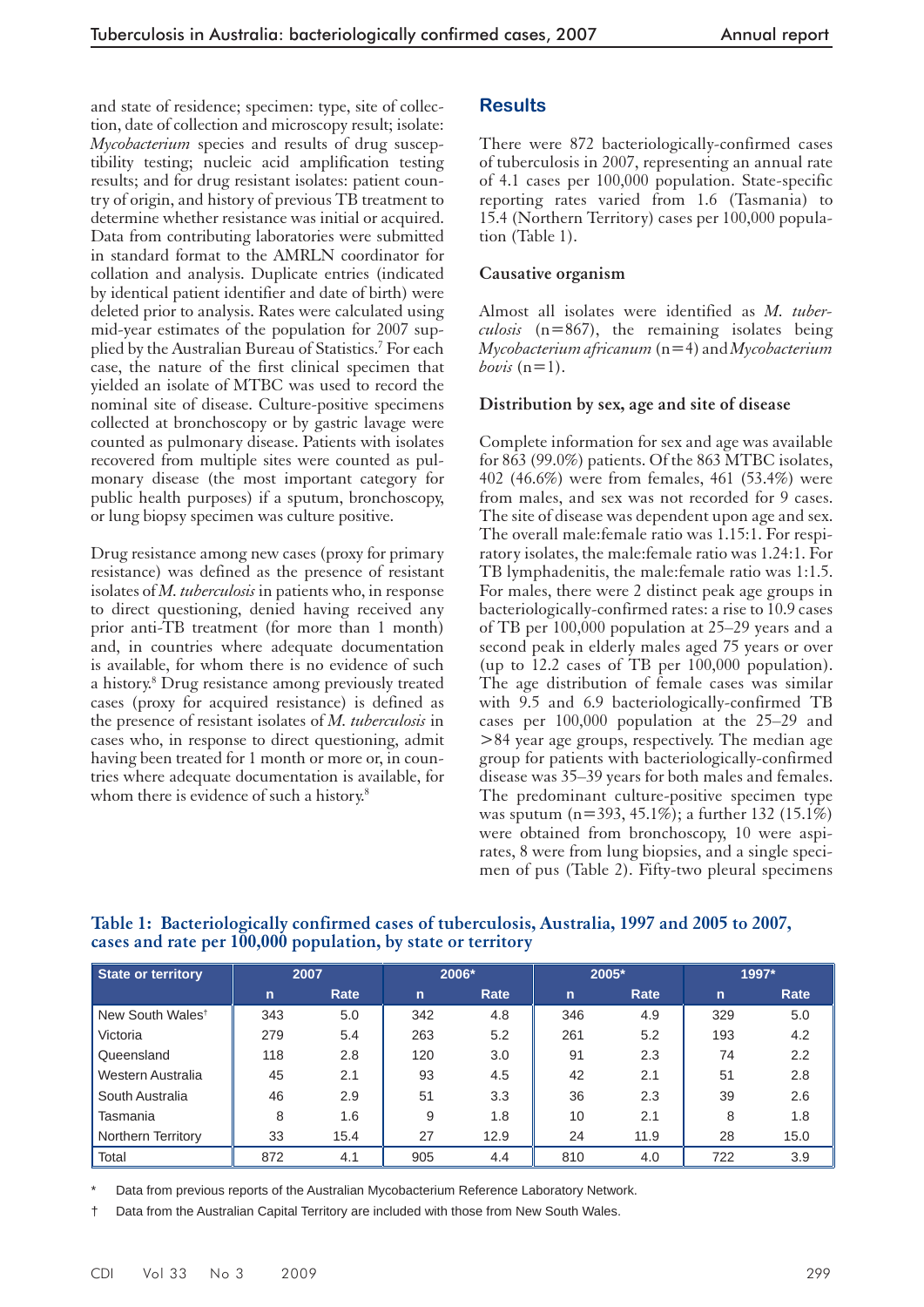(36 fluid, 16 biopsy/tissue) were culture positive. The most commonly encountered extrapulmonary culture-positive specimen was lymph tissue  $(n=175, 20.0\%)$  followed by pleural  $(n=52, 6.0\%),$ peritoneal (n=28, 3.2%), bone/joint (n=26, 3.0%), and genitourinary tract  $(n=13, 1.5\%)$ .

Fifteen children aged under 10 years (male n=9, female n=6) had bacteriologically-confirmed tuberculosis (sputum  $n=4$ , gastric aspirate  $n=3$ , lymph node n=3, oropharyngeal aspirate n=2, and one each from pleural, cerebrospinal fluid, and pus).

## **Association with HIV**

The AMRLN database recorded the HIV status of only 48 (5.5%) patients. No patient was identified as HIV-seropositive.

## **Table 2: Site of specimens smear– and culture-positive for Mycobacterium tuberculosis complex, 2007**

|                     | $n^*$ | <b>Smear positive</b><br>(%)* |
|---------------------|-------|-------------------------------|
| Sputum              | 393   | 211 (54.8)                    |
| Bronchoscopy        | 128   | 46 (35.9)                     |
| Lymph node          | 175   | 33 (18.9)                     |
| Pleural             | 52    | $2(3.8)^{+}$                  |
| Genito-urinary      | 13    |                               |
| Bone/joint          | 26    |                               |
| Peritoneal          | 28    | ⇟                             |
| Skin                |       |                               |
| Cerebrospinal fluid |       |                               |

Based on specimens that reported a microscopy result and excludes (i) microscopy not performed or (ii) result unknown.

- † One pleural biopsy and 1 pleural fluid was smear positive.
- Percentage of specimens smear positive not calculated due to the small number of cases.

## **Microscopy**

Of the 872 bacteriologically-confirmed cases in 2007, the results of microscopy were available for 851 (97.6%); microscopy was not performed on 5 specimens and no result was provided for the remaining 16 specimens. Smears were positive in 211 of 393 (53.7%) sputum and 46 of 128 (35.9%) bronchoscopy specimens respectively (Table 2). Of 52 pleural specimens (16 biopsy and 36 fluids) that were culture-positive for *M. tuberculosis*, only 1 biopsy and 1 fluid was smear-positive. Lymph node specimens were smear-positive in only 33 of 175 (18.9%) cases.

## **Drug susceptibility testing**

Results of *in vitro* drug susceptibility testing were available for 871 of 872 isolates for isoniazid (H), rifampicin (R), ethambutol (E), and pyrazinamide (Z). A total of 98 (11.3%) isolates of *M. tuberculosis*  were resistant to at least one of these anti-tuberculosis agents. Resistance to at least H and R (defined as MDR) was detected in 24 (2.8%) isolates (Table 3). All of the MDR isolates were *M. tuberculosis.* Of the 24 MDR-TB isolates, 18 were from the respiratory tract (sputum  $n=17$ , endotracheal aspirate  $n=1$ ), lymph node (n=5) and a single isolate from pleural tissue. Eleven of the MDR-TB-positive sputum specimens were smear-positive, as were single samples from lymph node and pleural tissue.

None of the MDR-TB cases were extensively drug resistant resistant-TB (XDR-TB). The revised definition of XDR-TB is an isolate that has resistance to at least isoniazid and rifampicin (MDR-TB) plus additional resistance to a fluoroquinolone and an injectable (kanamycin, amikacin, capreomycin).8 In 2007, one of the 24 MDR-TB isolates also had resistance to ofloxacin, and another MDR-TB isolate had resistance to amikacin.

| <b>Resistance</b><br>pattern<br>(standard<br>$drugs)*$ | 2007  | 2006  | 2005        | 2004           | 2003     | 2002           | 2001     | 2000        | 1999     | 1998           | 1997  | 1996  | 1995  |
|--------------------------------------------------------|-------|-------|-------------|----------------|----------|----------------|----------|-------------|----------|----------------|-------|-------|-------|
| H+R only                                               | 16    | 16    | 5           | ⇁              | 4        | 8              | 8        | 3           | ⌒        | $\overline{2}$ | 6     | 10    | 3     |
| $H+R+E$                                                | 2     |       | 3           | $\mathfrak{p}$ | 2        |                |          |             |          |                |       |       |       |
| $H+R+Z$                                                | 5     | 0     |             |                |          |                | 3        | 3           |          | 2              | 5     | 4     |       |
| $H+R+E+Z$                                              |       | 5     | 3           | 2              | $\Omega$ | $\overline{2}$ | $\Omega$ | 4           | $\Omega$ |                | ⌒     | 0     |       |
| XDR-TB                                                 | 0     | 0     | $\mathbf 0$ |                | 0        | 0              | $\Omega$ | $\mathbf 0$ | $\Omega$ | 0              | 0     | 0     |       |
| Total                                                  | 24    | 22    | 12          | $12^{+}$       | ⇁        | 12             | 12       | 8           | 4        | 6              | 14    | 15    | 5     |
| (% )                                                   | (2.8) | (2.4) | (1.5)       | (1.5)          | (0.9)    | (1.7)          | (1.6)    | (1.0)       | (0.5)    | (0.9)          | (1.9) | (2.0) | (0.7) |

# **Table 3: Drug resistance patterns in multi-drug resistant strains, Australia, 1995 to 2007**

The streptomycin result was not considered for this table.

† Excludes the 1 extensively drug-resistant strain (XDR-TB), which was included in the multi-drug resistant strains.

 $H =$  isoniazid,  $R =$  rifampicin,  $E =$  ethambutol,  $Z =$  pyrazinimide.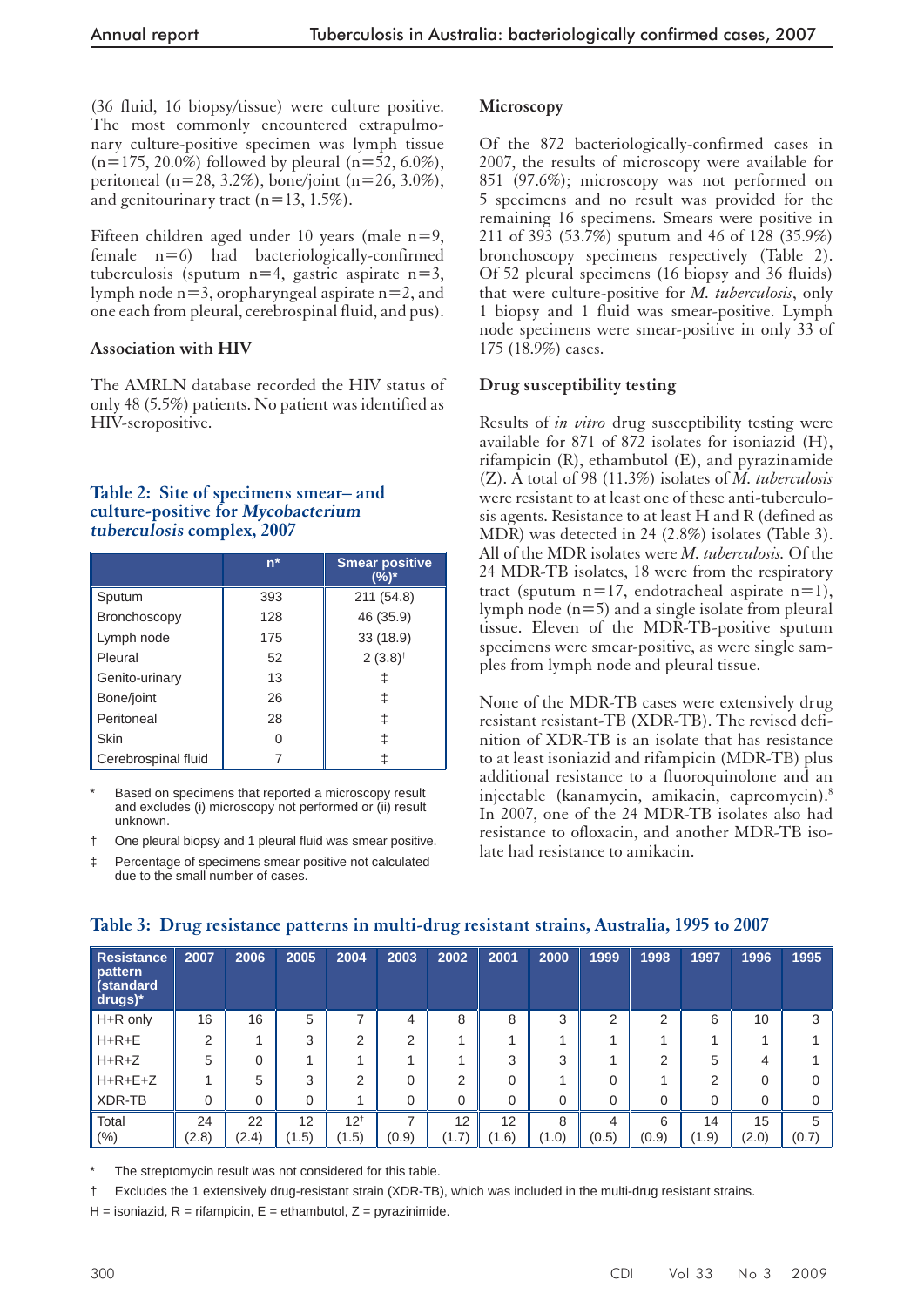Thirteen patients with MDR-TB were from the Papua New Guinea (PNG) – Torres Strait Islands (TSI) cross-border region who access health services in outer TSI and are eligible to receive treatment in Australia. MDR-TB was also isolated from patients born in India  $(n=4)$ , China  $(n=3)$ , and Vietnam  $(n=2)$ , with a single case each from Timor Leste and Sierra Leone. The impact of MDR-TB arising from the PNG-TSI zone is demonstrated in the Figure. In the past 3 years (2005–07), the impact of MDR-TB cases from the PNG-TSI zone has lifted the proportion of MDR-TB cases above the 0.5%–2.0% range.

Mono-resistance to isoniazid (H) was detected in 52 isolates, with some mono-resistance to rifampicin ( $n=3$ ) and to ethambutol ( $n=3$ ) There was no mono-resistance to pyrazinamide (Z). Ninety-two isolates demonstrated resistance to H at a concentration of 0.1 mg/L. Of these, 44 (47.8%) demonstrated resistance to H at the higher level of 0.4 mg/L. Among MDR-TB strains, 13/24 (54.2%) demonstrated H resistance at the higher concentration (0.4 mg/L). Forty-one of 98 (41.8%) specimens culture-positive for drug resistant strains, including 30 of 56 (53.6%) sputum or bronchoscopy specimens, were smear-positive for acid-fast bacilli. The single *M. bovis* isolate, which is inherently Z-resistant, was not included in the above results.

Results of testing for streptomycin (S) were available for 259 of 871 (29.7%) isolates with 36 demonstrating resistance to at least S; 7 had mono-resistance, 11 were resistant to S and H, and 18 MDR-TB strains were also S-resistant.

#### **New or previously treated cases, and country of birth**

Of the 98 *M. tuberculosis* isolates resistant to at least one of the standard drugs, 54 (55.1%) were from new cases, 9 (9.2%) from previously treated cases, and no information was available on the remaining 35 cases. Seven were Australian-born, 90 were overseas-born, and the country of birth of one was unknown. The 90 overseas-born persons with drug resistant disease were from 21 countries; 66 (73.3%) were from 5 countries; India (n=16), Papua New Guinea (n=15), the Philippines (n=12), Vietnam  $(n=12)$ , and China  $(n=11)$ .

#### **Discussion**

In 2007, there were 872 cases of bacteriologicallyconfirmed tuberculosis representing 4.1 cases per 100,000 population, a similar rate to that found in 2006 and consistent with the results dating back to 1986.5,9 *M. tuberculosis* was the predominant species reported with only 4 isolates of *M. africanum* and 1 strain of *M. bovis* identified in 2007 respectively.

#### **Figure: Percentage of multi-drug resistant tuberculosis in Australia: the impact of cases from the Papua New Guinea–Torres Strait Island zone**



For 2007, the NNDSS reported 1,183 notifications, a difference between the 2 datasets of 311 (26.3%) cases.1 The NNDSS has consistently recorded a higher number of notifications, typically in the range of 20%–30%, than the AMRLN dataset.

The level of drug resistance in *M. tuberculosis* isolates remains at a relatively constant level; excluding resistance to streptomycin, 11.3% of strains had resistance to one or more anti-tuberculosis drugs. This finding is at the high end of the range 7.4%–11.0% for resistance to one or more antituberculosis drugs for the years 2000–2006. Most cases with drug-resistant strains occurred in the overseas-born as observed in previous years.

There is increasing concern regarding the rise in the proportion of bacteriologically confirmed cases with MDR-TB. During the years 1995 to 2005, the level of MDR-TB has averaged 1.3% and stayed within a range of 0.5%–2.0%. However, in the past 2 years, the proportion of MDR-TB isolates has risen from 1.5% in 2005 to 2.4% and 2.8% for years 2006 and 2007 respectively.<sup>5,9</sup> A substantial contributor has been from the movement of persons across the PNG–TSI zone with TB being diagnosed and then managed within Australia's borders.10 When the 13 MDR-TB cases from PNG–TSI region are excluded and the MDR-TB percentages adjusted, the MDR-TB rates fall to 0.7% (2005), 1.9% (2006), and  $1.3\%$  (2007) respectively.<sup>5,9</sup> These revised figures lie within the long-standing range of 0.5%–2.0% for the bacteriologically confirmed cases of MDR-TB in Australia.

Although the population movement in the PNG–TSI zone is relatively small, the financial and epidemiological implications for the Queensland TB services and for the Commonwealth are substantial. The implications for the PNG government are equally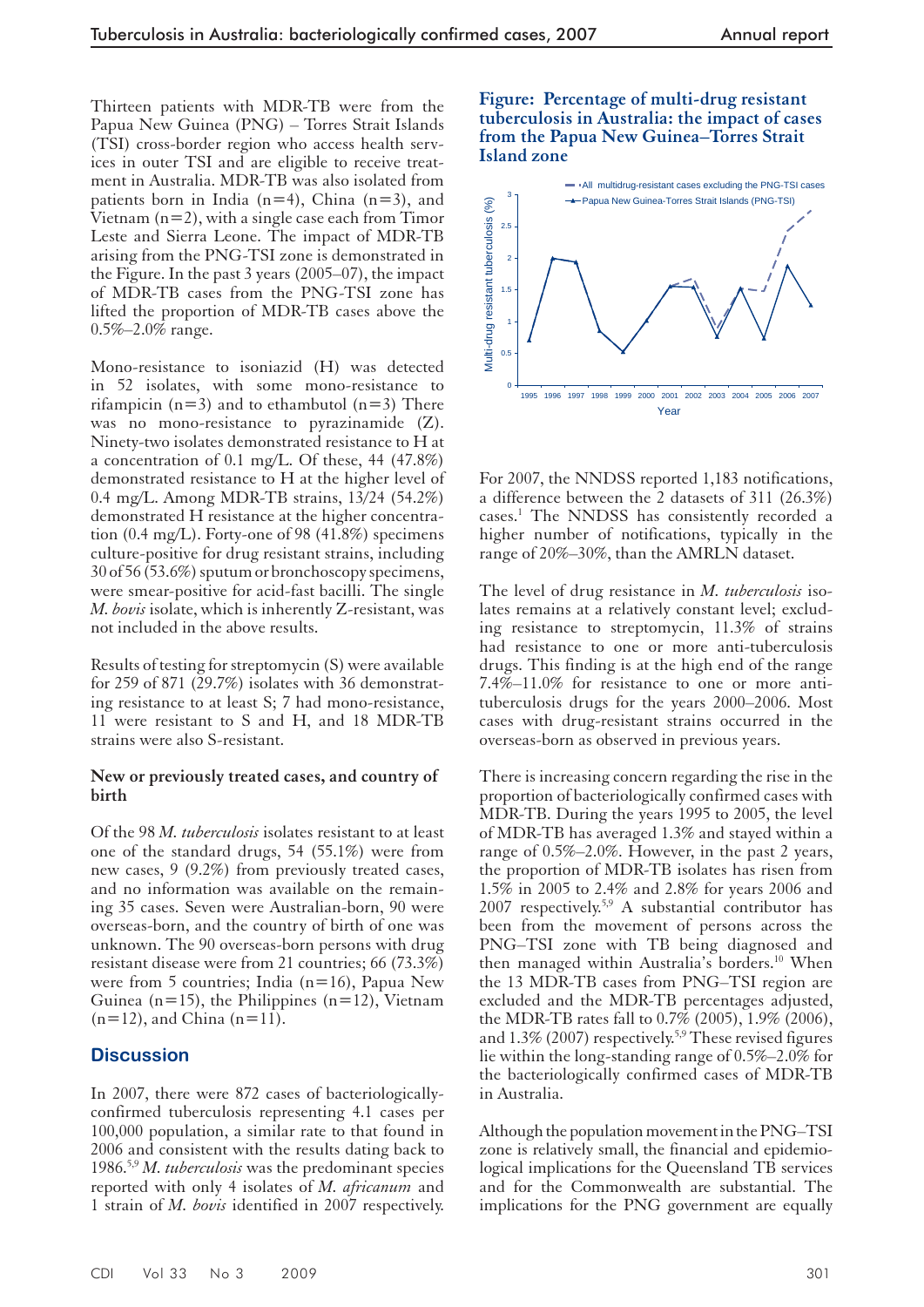obvious. The emergence of MDR-TB, in apparently increasing numbers, bodes ill for PNG and highlights critical weaknesses in their TB control program. The World Health Organization (WHO) estimates that more than 900 MDR-TB cases occurred in PNG in 2006, including 563 among new TB cases and 352 cases among retreatment cases.<sup>3</sup> At present, the MDR-TB strains from PNG–TSI patients remain susceptible to second-line TB drugs and no XDR-TB has been identified, yet.

The WHO estimated that 489,139 new cases of MDR-TB emerged in 2006, and that the global proportion of MDR-TB among all cases was 4.8%. China and India account for almost 50% of the global burden with the Russia Federation contributing a further 7%.<sup>8</sup> Where there is MDR-TB, XDR-TB will also be lurking because XDR-TB is promoted by the same deficiencies in TB control programs and suboptimal care. Some 41 countries have already reported XDR-TB within their borders<sup>11</sup>and there are countries yet to formally report the presence of XDR-TB within their borders. Drug-resistant TB has emerged independently in all countries treating TB, and the emergence of MDR-TB is merely the stepwise accumulation of mutations for drug resistance to anti-TB drugs in a single TB organism that then amplifies and spreads. XDR-TB is a logical extension whereby MDR-TB has acquired mutations for resistance to fluoroquinolones (FQ) and injectable agents, the 2 most effective second-line drug groups for the management of MDR-TB.12

Many low-income countries, such as PNG, do not have ready access to laboratory culture and drug susceptibility testing facilities. Australian laboratories can provide sentinel data for these countries through the testing of their ex-patriate migrants and refugees who develop TB after arrival in Australia. India, PNG, the Philippines, Vietnam, and China accounted for nearly three-quarters of the drugresistant cases occurring in Australia in 2007. Our experience mirrors a WHO report on TB in the Western Pacific region which estimated that China, Vietnam and the Philippines account for almost 98% of the MDR-TB cases in the region in 2006 (i.e. 82,087 new and 70,601 retreatment cases). $3$ 

Another worrying international phenomenon of which Australian healthcare professionals must be aware is 'pre-XDR-TB' (MDR-TB with resistance to either a fluoroquinolone or second-line injectable agent but not both).<sup>13</sup> Two such isolates were recognised in Australia in 2007: 1 MDR-TB strain resistant to ofloxacin, and another MDR-TB isolate was resistant to amikacin. Pre-XDR-TB is more commonly encountered than XDR-TB. An increasing incidence of FQ-resistant MDR-TB is occurring globally and represents a dangerous threat to TB control programs. For example, an Indian study

from a tertiary care hospital and a referral centre in Mumbai for non-responding TB cases, determined that the proportion of *M. tuberculosis* isolates with FQ-resistance had risen from 2.6% in 1996 to 35.2% in 2004. Unfortunately, the proportion of MDR-TB with FQ-resistance was not documented although the proportion of isolates being MDR-TB had risen from 26.5% to 56.5% in the years 1996–2004 respectively.<sup>14</sup> High rates of quinolone resistance and pre-XDRTB have also been reported from the Philippines and China, and among foreign-born persons and recent migrants in California.13,15,16 The increasing rates of quinolone resistance have been attributed to their wide use as first-line agents for community-acquired infections or in ineffective regimens for failed TB treatment in these countries.17 Banerjee et al reported that the cost of inpatient treatment for a single XDR-TB case was US\$600,000 in California.13

Fortunately, in Australia, access to FQs is restricted and fluoroquinolone use in TB cases is undertaken in a limited manner and with the benefit of drug susceptibilities performed by quality assured laboratories. In fact, all bacteriologically confirmed MDR-TB isolates and any rifampicin-resistant or multi-resistant strain of *M. tuberculosis* in Australia has second-line DST performed including against an FQ and an injectable agent. All 5 Australian Mycobacterium Reference Laboratories use the BACTEC MGIT 960 automated broth culture system for primary culture and DST for first-and second-line drugs. Recently-published WHO guidelines for second-line DST have highlighted that critical concentrations for kanamycin, cycloserine, *P*-aminosalicylic acid, thioacetazone, clarithromycin and clofazamine have not been determined for the MGIT 960 system, though, another recent study has suggested a breakpoint for kanamycin testing in a broth-based system.<sup>18,19</sup> Clinicians must desist from requesting laboratories to perform DST on the other second-line antibiotics listed above because the results are likely to be invalid.

The last AMRLN report mentioned that the NNDSS and AMRLN databases would be combined and a single report would describe the findings for 2007.<sup>5</sup> However, computing issues have confounded the roll-out of a standardised database and have lead to significant delays in several jurisdictions. A unified report will hopefully occur next year.

In conclusion, Australia remains the 'lucky country' in terms of TB incidence and level of drug resistance. The increasing number of MDR-TB cases from the PNG-TSI region has resulted in a rise in the proportion of isolates that are MDR-TB. After accounting for the influx of MDR-TB cases from PNG, the level of MDR-TB has remained stable within the 0.5%–2.0% band over the last decade. Although no XDR-TB was detected in 2007, and only 1 case has